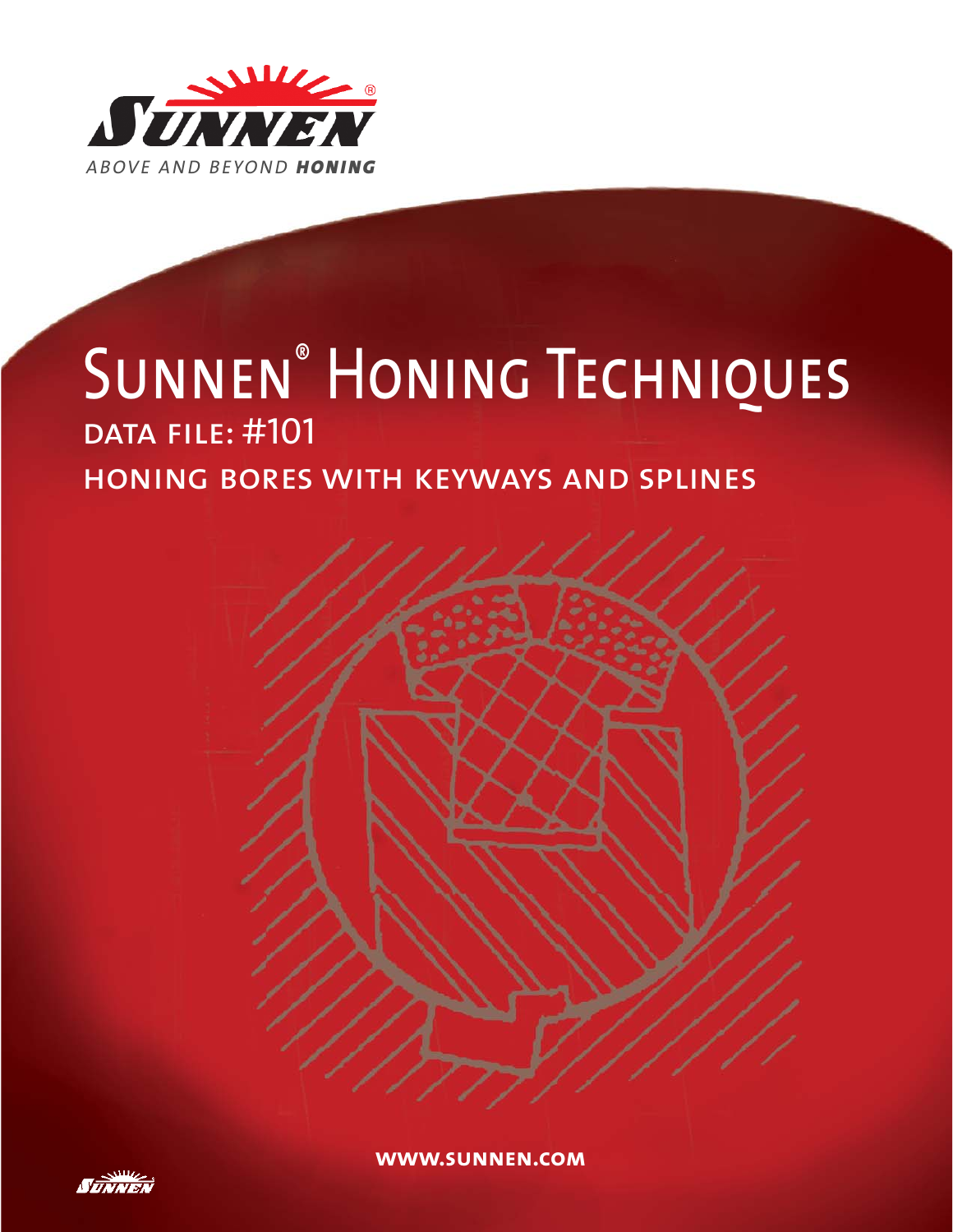### **HONING BORES WITH KEYWAYS, SPLINES, CROSS HOLES, AND OTHER INTERRUPTIONS**

#### **GENERAL**

Occasional honing problems are encountered where bores have keyways, splines, cross-holes or other such interruptions. Standard type-honing tool, with its narrow stone, may "hang up" in parts of this nature. Honing Tools designed to handle these bores are available from stock. Called Keyway Tooling, this design comprises a wide, rigid Y-Type stone assembly and wide guide shoe, which bridge these interruptions. This tooling should be used only in bores presenting particular problems where use of Standard type tooling is not practical.

As noted in illustration, Keyway type tooling utilizes a wide, rigid, Y-Type stoneholder *(see Figure 1)*. Stone on one leg of Y supports honing tool while other leg crosses Keyway or interruption. Each of two-mandrel guide shoes is wider than those of standard type mandrel series and is placed closer together, so that these shoes, too, bridge and slide over Keyway. These tools have been designed to bridge interruptions as large as Standard SAE width keyways as well as standard splines.

### **SUITABLE FOR A VARIETY OF APPLICATIONS**

The most common use for this Keyway type tooling is for bores with keyways, splines or side ports. It is also sometimes desirable for honing bores relatively short in relation to diameter. Once trued in to a specific diameter and used for small stock removal, it will minimize any tendency for work to cock because of an uneven stroking thrust. The wedge supports on Keyway type of stoneholder are out beyond ends of stone, reducing possibility of any end for end stone tilting caused by stroking short length work partly over ends of stone.

Where parts have large ports or cross-holes, use of Keyway Tooling will often prevent "wash-out" at edge of cross-hole. Double stone and wide shoes distribute cutting pressure over a wider area, resulting in less unit pressure increase when contact area is reduced because of a large port.

For a similar reason frequently a very thin walled part can be successfully honed, without distortion, because cutting pressure is applied over a larger area.

### **ALTERATION FOR BLIND HOLE WORK**

It is quite rare that a blind hole is encountered with a Keyway or other interruption. Because of the design of this Keyway type tooling, a factory alteration is necessary to adapt it for blind hole work. As it is necessary to cut off the front end of the mandrel and stoneholder, a pin is inserted to provide a retainer for the stone. *Consult your Sunnen Field Engineer or the Honing Lab in St. Louis on these problems.*

### **A WORD OF CAUTION**

Because of the necessity to deviate slightly from proven design of standard type honing tool, the Keyway type does have some limitations. It will not produce as accurate a hole as Standard type tooling when a substantial amount of stock is removed. As stock is removed from bore, work radius increases. The relatively soft stone will conform readily to changing work radius. However, guide shoes wear more slowly, causing contact area of each shoe to move toward center of mandrel. On standard type tooling guide shoes are narrow and widely spaced, conform more readily to work radius, maintain stability and accuracy. When used for a final finishing operation (small stock removal), Keyway tooling will generate and maintain accuracy. Stock removal should be limited to .003 to .005 on the diameter. As already noted, when removing large amounts of stock, stones will readily conform to work radius. Guide shoes, however, wear more slowly and do not conform to work radius. As shown in illustration, the leading edge of guide shoe will tend to drop in Keyway *(see Figure 2)*.

For bores without keyways the standard type tooling is always preferable. There are many advantages in the use of these standard types, narrow-stone honing tools. The use of narrow stone permits a design based on a wide, unequally spaced, three-point contact. This



**Figure 2, Truing Mandrel**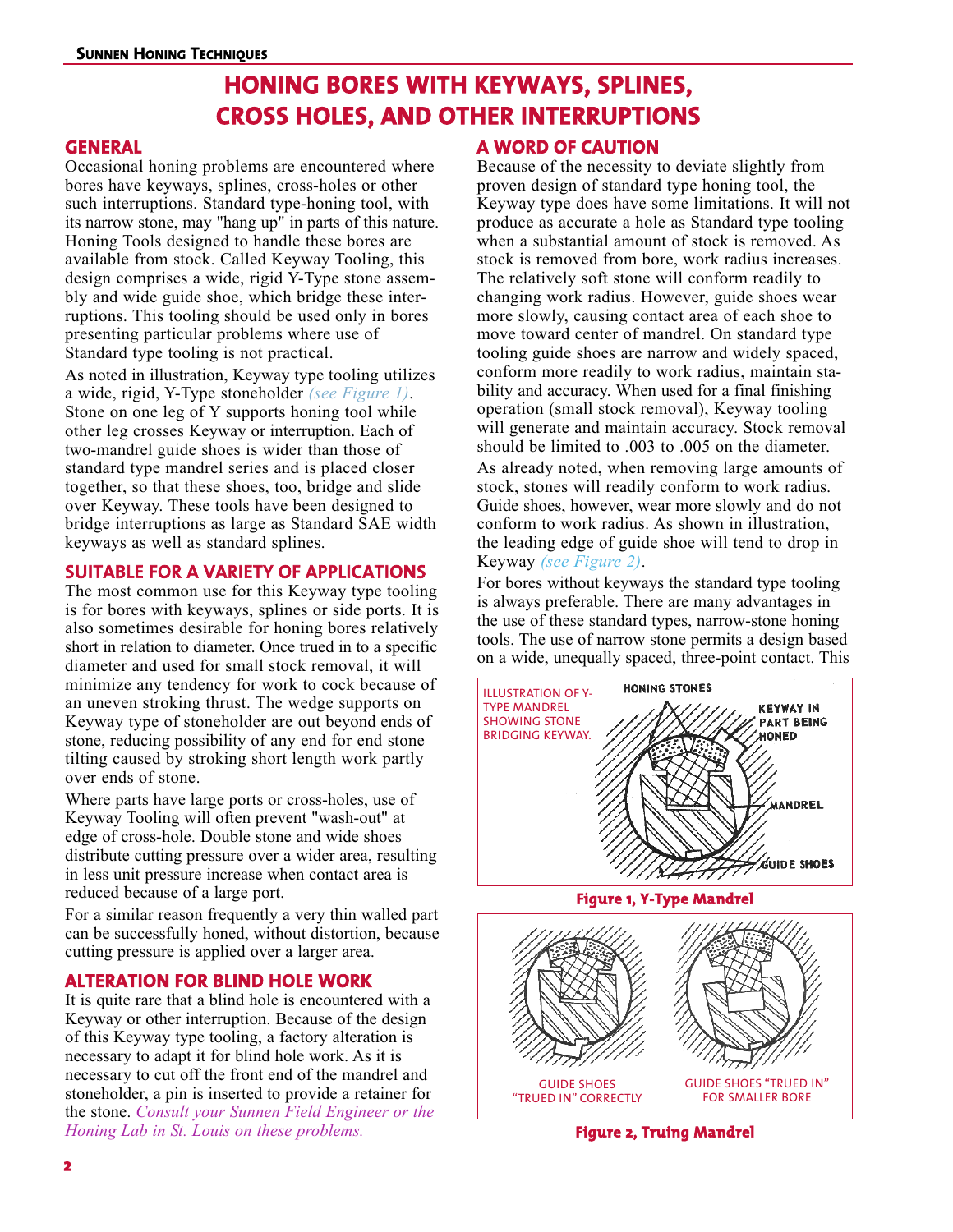design, exclusive with Sunnen, assures utmost accuracy in honing and with a minimum of stock re-moval necessary to true up a bore. The radius on cutting face of narrow stone can change rapidly and conform to ever changing work radius with relatively little stone wear, while the wide spacing between shoes maintains three point stability. This narrow stone contact also permits the most effective flow of honing oil, washing out chips and effectively cooling work. Standard type tooling should always be used unless conditions in bore require Keyway Type Tools.

### **HONING TECHNIQUES**

In starting a new job, it is always best to try it out by revolving work clockwise by hand to be sure nothing projects into Keyway, which might cause part to "hang up" during honing operation.

To work satisfactorily in bores containing keyways, honing tool must be the correct size for work diameter and guide shoes and stones must be trued in to within .005 of work diameter. It is important that shoes and stones have the same radius as work, so as to provide stability, produce roundness and to bridge gaps.

Integral shoe, solid steel type Keyway tools come with their guide shoes radiused in to their minimum starting diameter range but must be re-trued to exact work diameter. In sizes above 1 inch, adjustable type guide shoes are provided *(see Figure 3)*. These shoes are "adjusted" to approximate work radius, shortening truing in time and increasing guide shoe life. Keyway type stones are now factory-radiused to the most popular diameter within their particular size range. This simplifies truing operation so that in most cases, e workpiece will fit right onto honing tool and final radius truing of stones and shoes can be completed with a minimum of effort.



**Figure 3, Y-Type Mandrel**

Now, to true in mandrel shoe and stone, first, dab on a little honing oil (not a stream) - - -just enough to barely dampen stone. Leaving motor turned off, expand honing unit into work or truing sleeve and turn work or sleeve by hand clockwise on stationary mandrel, (in operation spindle revolves counterclockwise). This will spot-mark stone (also guide shoe). File spots, repeating until both stone and guide shoe have contact widths broader than Keyway. The tooling will then true in quickly by use. Keyway type tooling is said to be "trued in" when stones and guide shoes are radiused to within .005 of work diameter.

### **ALTERNATE POSSIBILITIES**

Occasional odd jobs, with bores containing slots can be handled in emergencies with standard narrow tooling. If of short length, such as thin gear blanks with flat end surfaces they can often be stacked and honed in multiple with keyways staggered, using standard narrow stone tooling. In longer work a hardwood key can be utilized to fill a Keyway. Make this key to fit slot tightly and tap it down to bottom. Then rough off top flush with work surface with a half-round file. Now go ahead and hone bore with your regular narrow stone tooling. If you have more than one part to hone you can use the same wooden key, to do several parts. Each time you transfer key to a new part keep adding paper or metal shims beneath it to keep key's upper surface flush with bore's surface.

| <b>DIAMETER</b><br>OF BORE | <b>STONE</b>  | <b>GUIDE SHOE</b><br><b>MATERIAL</b>    | <b>GUIDE SHOE TYPE</b>            |
|----------------------------|---------------|-----------------------------------------|-----------------------------------|
| $1/4$ to $1$ "             | Single Length | Hard Steel or<br>Soft Steel             | Integral with mandrel             |
| 1 to 3-7/8"                | Single Length | Aluminum Bronze<br>or Zinc Alloy        | Adjustable and replaceable        |
| 3/4 to 1-1/4"              | Double Length | Hard Steel or<br>Soft Steel             | Integral with mandrel             |
| 1-1/4 to 2-1/4"            | Double Length | <b>Aluminum Bronze</b><br>or Zinc Alloy | Non-adjustable but<br>replaceable |

### **SIZE RANGE OF KEYWAY TOOLING KEYWAYS & INTERRUPTIONS IN LARGE BORES**

Keyway Type stone sets are available for use with Sunnen Portable Hones covering diameter range of 2-1/2 to 28 inches. *Request Sunnen Sales Bulletin "Keyway Stone Sets for Portable Hones."*



**Figure 3, Y-Type Mandrel**